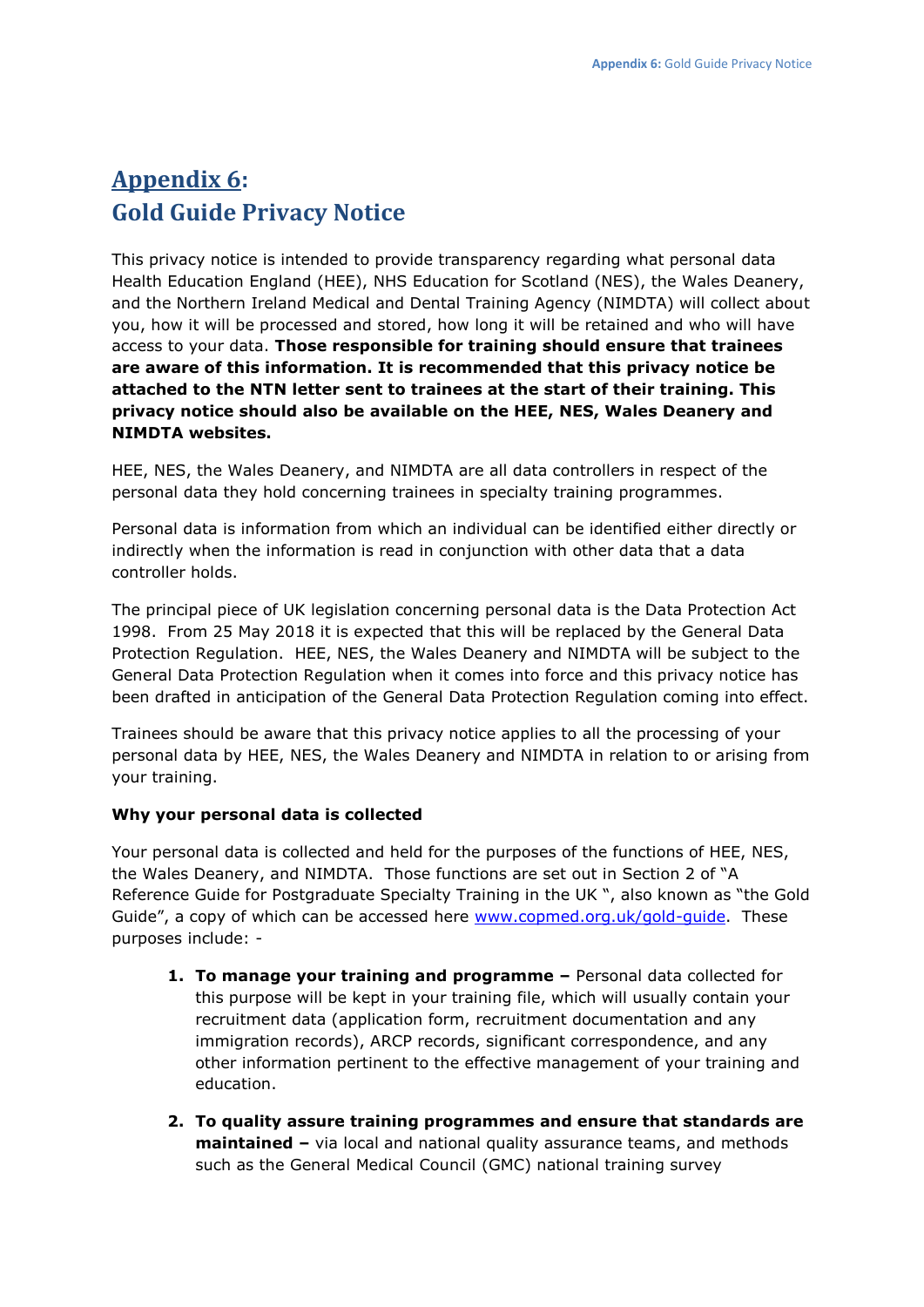- **3. To identify workforce planning targets –** Your data will be used to determine outputs from programmes and to inform the number of trainees required for specialties in the future.
- **4. To maintain patient safety through the management of performance concerns –** Your personal data may be shared with the GMC should there be significant concerns regarding your fitness to practise.
- **5. To comply with legal and regulatory responsibilities including revalidation**
- **6. To contact you about training opportunities**, events, surveys and information that may be of interest to you

The functions of HEE, NES, the Wales Deanery and NIMDTA are carried out in the public interest. The processing of trainees' personal data is necessary for the purposes of those functions.

## **How your personal data is collected**

Personal data is collected via the recruitment process, your Annual Review of Competence Progression (ARCP) and when submitting Form R (or the alternative in NES). Personal data may also be obtained from Local Education Providers or employing organisations and other relevant organisations to fulfil the functions of HEE, NES, the Wales Deanery, and NIMDTA in relation to doctors in training.

If you spend time in countries outside the European Economic Area as part of your training, we may share relevant personal data as necessary with placement providers, regulators and public authorities in those countries for purposes relevant to your training and professional practice. In sharing information with organisations in these countries we will comply with the requirements of the General Data Protection Regulation, including having written agreements in place.

### **How your personal data is kept secure**

Access to your personal data is restricted to the authorised team within HEE, NES, the Wales Deanery or NIMDTA that manages your training. Access is also granted on a limited basis to recipients such as Training Programme Directors and lay representatives but only where necessary for a specified and legitimate purpose.

Your personal data will be retained for six years after you have left your training programme, at which point your personal data will be confidentially and securely destroyed.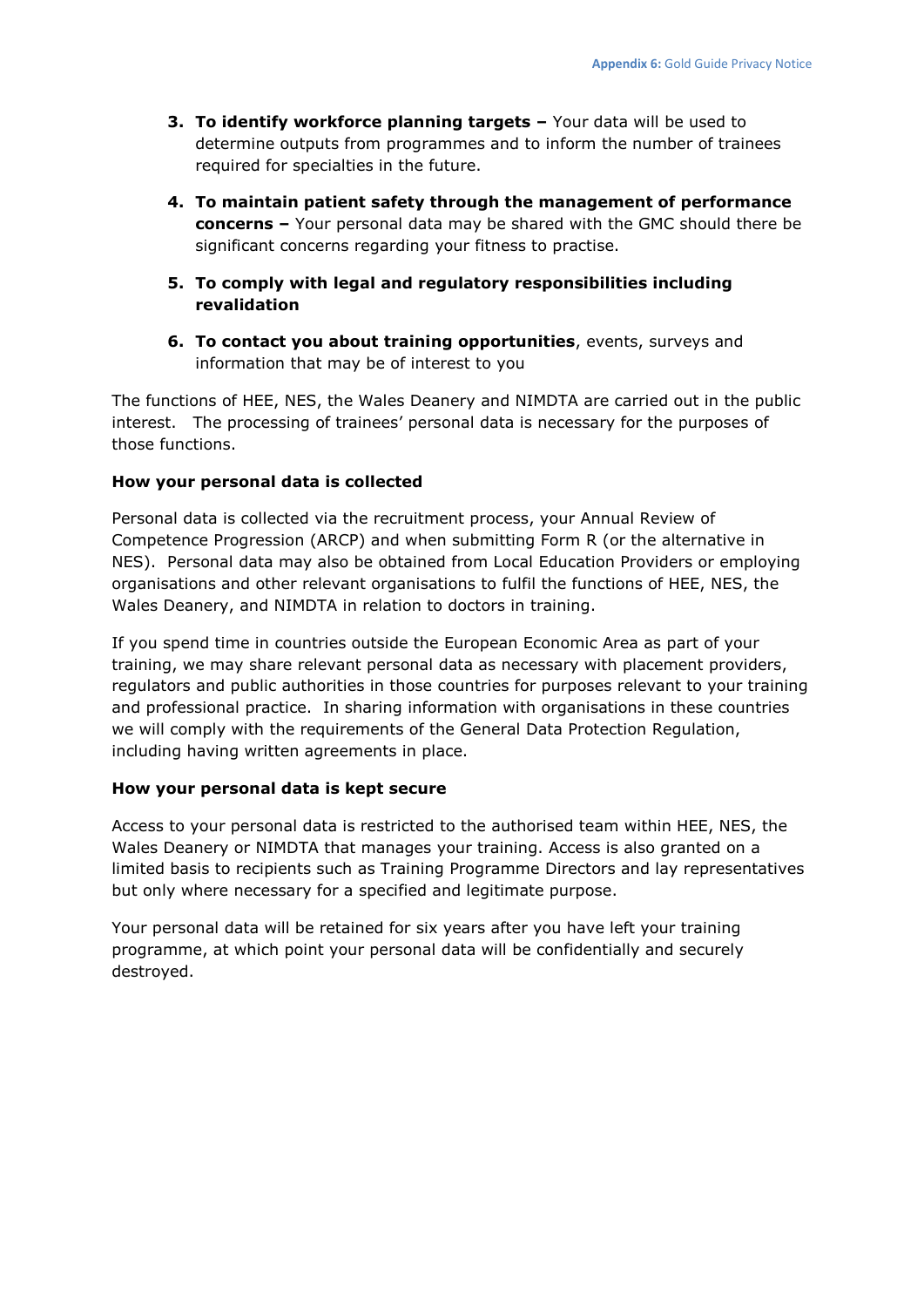#### **How and why your personal data may be shared**



HEE, NES, the Wales Deanery or NIMDTA will only transfer your personal data to third parties using secure channels and where it is needed to manage your training, for example when rotating through placements or notifying Medical Royal Colleges/Faculties of ARCP outcomes.

HEE, NES, the Wales Deanery or NIMDTA will not transfer your data unless it is satisfied of the following matters:

- **1.** That there is a fair and lawful basis to share your personal data with the third party.
- **2.** The data will be handled by the third party in accordance with the law on data protection.

Where the data is used for analysis and publication by a recipient or third party, any publication will be on an anonymous and aggregated basis, and will not make it possible to identify any individual. This will mean that the data ceases to become personal data.

Third parties may include the following non-exhaustive list: the UK health departments, Colleges/Faculties, other deaneries, the GMC, NHS Trusts/Health Boards/Health and Social Care Trusts and approved academic researchers.